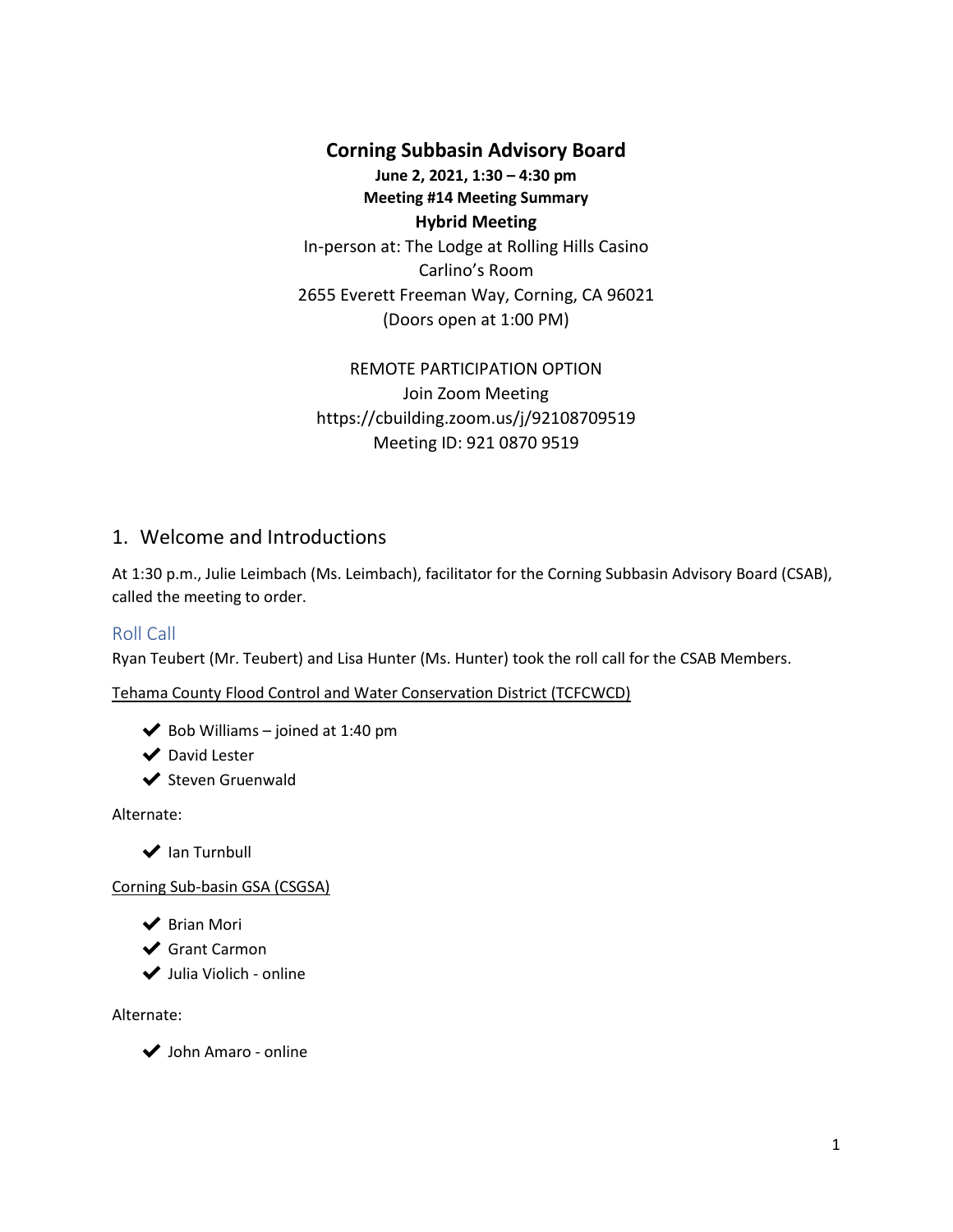# Agenda Review, Review of Groundrules

Ms. Leimbach welcomed meeting participants to the June 2021 CSAB meeting. She reviewed the agenda and reminded attendees that CSAB meetings are following Brown Act guidelines. She invited members of the public to announce their name and affiliation into the chat box to be included in the meeting summary. Public participants that attended in person were invited to sign into the sign in sheet. Meeting materials can be found a[t corningsubbasingsp.org.](https://www.corningsubbasingsp.org/csab-meetings)

# 2. Public Comment for Items Not on the Agenda

- Del Reimers (Mr. Reimers), landowner I prefer in-person CSAB meetings.
	- $\circ$  Ms. Hunter and Mr. Teubert We are testing out the hybrid meetings approach to meet multiple interests and COVID guidelines at this time. This venue incurs a cost to the project. We will need to consider options for future meetings.
- Tamara Williams (Ms. Williams), landowner I appreciate the CSAB virtual meeting format.
- Jaime Lely (Ms. Lely), landowner I appreciate the CSAB virtual meeting format.

# 3. Action Item: Approval of Meeting Summary

Grant Carmon (Mr. Carmon) made the motion that the CSAB approves the CSAB May 5 Meeting Summary. Brian Mori (Mr. Mori) seconded the motion. Ms. Leimbach restated the motion and opened it to public comment. There was no public comment at this time.

Ms. Leimbach opened the motion to Board debate. Hearing no comments from the CSAB members, she called a vote.

Vote:

### **TCFCWCD**

- Bob Williams Aye
- David Lester Aye
- Steven Gruenwald Aye

### **CSGSA**

- Grant Carmon Aye
- Julia Violich Aye
- Brian Mori Aye

The Board unanimously approved the motion with a vote of 6-0.

## 4. Action Item: Approval of the 5/6 CSAB Meeting Summary

The Meeting Summary for the May 6 Special Meeting was not ready for a vote at this time. Approval of this meeting summary will be postponed to the July CSAB Meeting.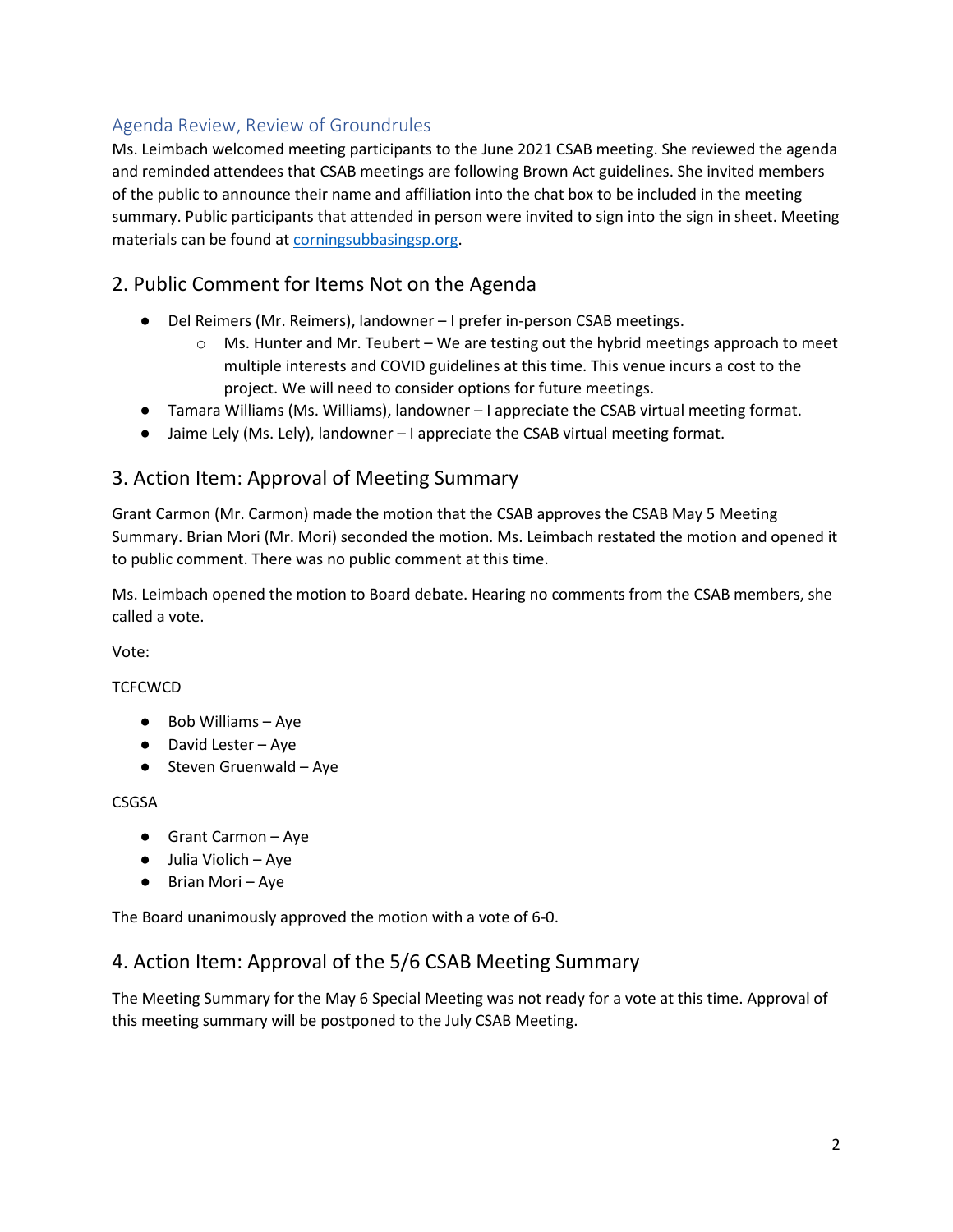# 5. GSA Updates

Mr. Teubert and Ms. Hunter reported to the CSAB on the TCFCWCD and CSGSA, respectively. Lisa Porta (Ms. Porta), Montgomery & Associates reported on the interbasin coordination progress.

**TCFCWCD** 

- The TCFCWCD started installing a groundwater monitoring well. There are 4 different zones we are monitoring.
- TCFCWCD continues to develop the GSPs for all Subbasins concurrently.

#### CSGSA

● The CSGSA has been following along with the CSAB discussions.

Interbasin Coordination

● The GSP team is coordinating with all surrounding GSPs, especially Tehama County, on consistency of SMC approaches and reviewing model results. The technical teams working on the multiple basins in Tehama County are building a data management system.

Ms. Porta also reviewed how to report domestic wells going dry through a State website.

## 6. Degraded Water Quality SMC

Ms. Porta presented on the Water Quality SMC and showed the updated approach which incorporates the comments from the last CSAB discussion.

The refined approach proposes to measure electrical conductivity (EC) at the existing Glenn County irrigation wells, in addition to total dissolved solids (TDS) at the public supply wells. The salinity threshold for crops is less than the drinking water health threshold. If the CSAB wants to measure water quality by beneficial users, the GSAs could measure by including a different measurement with a different threshold.

The Minimum Threshold (MT) and Measurable Objectives (MO) for TDS are consistent with the ones recommended in the adjacent Red Bluff Subbasin to the North.

### CSAB Discussion

The CSAB members made the following recommendations:

- Recommend consistency with Tehama County TDS MT and MO. Accepted value of TDS MO is 500 mg/L. Tehama County has good water quality and they set the TDS MT at 750 g/L for the Red Bluff Subbasin, instead of the current proposed 1,000 mg/L in the Corning Subbasin.
- Recommendation to remove the EC measurement.
- The GSA can reevaluate the EC measurement in the future.

## M&A Additional Technical Input

In response to clarifying questions, M&A provided the following input.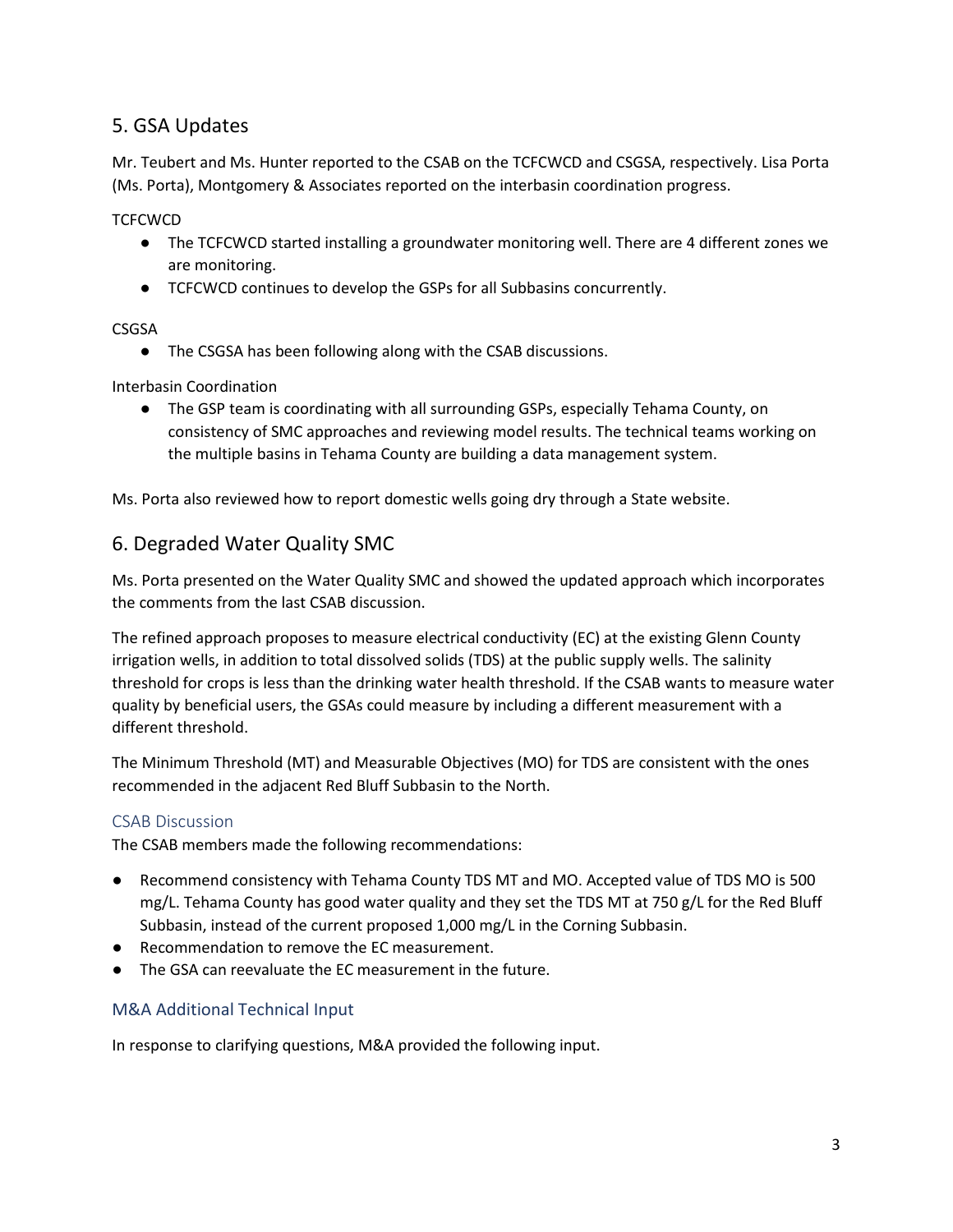● Only 1 well could exceed the MT for EC with the current monitoring network of 4 wells, but additional wells could be added in the future. Public Supply wells already report their water quality at the state level and under state requirements.

### Public Comment

There was no public comment at this time.

#### Action Item

Mr. Williams made a motion to: recommend to the GSAs that the MT, MO, and URs for degraded water quality be set as shown in this table with yellow highlight redacted [EC removed] and TDS changed to 750 mg/L. Mr. Lester seconded the motion. (See the slide below for reference.)

| <b>Measurement</b>          | Annual TDS and EC measured by water providers at public supply wells<br>in the Subbasin and at irrigation supply wells in Glenn County.                                                                                          |
|-----------------------------|----------------------------------------------------------------------------------------------------------------------------------------------------------------------------------------------------------------------------------|
| <b>Minimum Threshold</b>    | California upper limit SMCL concentration for TDS of 1,000 mg/L at public<br>supply wells and agricultural standard EC measurement of 700 µS/cm at<br><i>irrigation supply wells</i>                                             |
| <b>Measurable Objective</b> | California lower limit SMCL concentration for TDS of 500 mg/L measured<br>at public supply wells and <i>agricultural standard EC measurement of 700</i><br><b>µS/cm at irrigation supply wells</b>                               |
| <b>Undesirable Result</b>   | At least 25% of representative monitoring sites exceed the minimum<br>threshold for water quality for 2 consecutive years at each well where it<br>can be established that GSP implementation is the cause of the<br>exceedance. |

Ms. Leimbach restated the motion and opened it to debate. The following are highlights from the CSAB debate:

- Mr. Gruenwald We have wells that are already above 500 mg/L. Why would we want to lower the MT below 1,000 mg/L? Why not leave the MT at 1,000 mg/L and put the MO at 500 mg/L.
	- Ms. Porta The wells you have in Capay are not in the proposed monitoring network. The GSA can consider that change if the Board wants to discuss that.
- Mr. Mori Removing EC brings us to 14 wells. Historically, those have been in the 200-250 mg/L range. Recommend removing EC.

### Public Comment

● Member of the Public - With regards to Steve's comments, our domestic wells are above 500 mg/L. I understand that at this point, we are talking about public supply wells. I'm concerned about where this could go in the future. Change could be afoot especially because the state is pushing water quality for domestic wells. It is important that there is public comment before decisions.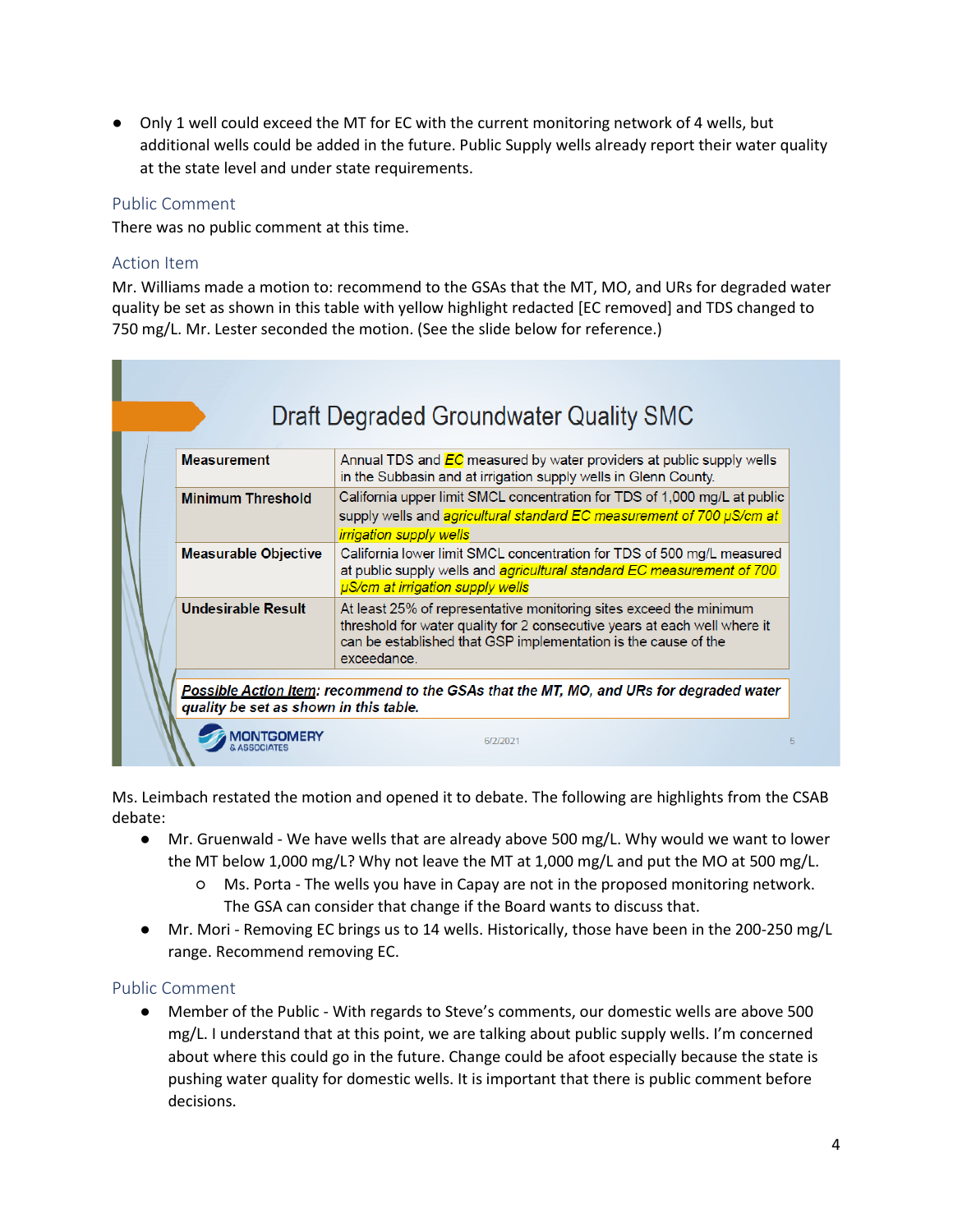Ms. Leimbach called the motion to a vote.

Vote:

#### **TCFCWCD**

- Bob Williams Aye
- David Lester Aye
- Steven Gruenwald Aye

### CSGSA

- Brian Mori Aye
- Grant Carmon Aye
- Julia Violich Aye

This motion passed 6-0.

## 7. Land Subsidence SMC

Ms. Porta presented on the Land Subsidence SMC and provided clarifications to the CSAB.

### CSAB Discussion

Highlights from the Board discussion included:

- Acknowledge the fact that subsidence is very unlikely in the Corning Subbasin, except for an area in Glenn County near Stony Creek.
- The Minimum Threshold is consistent with the one recommended in both the adjacent Red Bluff and Colusa Subbasins.

### Public Comment

- Ms. Williams, Landowner How will it be determined that measured subsidence will not be irreversible? Suggest that you strike the irreversible piece and deal with that if irreversible subsidence happens. My experience with alluvium is usually not reversible.
	- o Ms. Porta GSP regulations only address irreversible subsidence. If subsidence is reversible, there's nothing the GSAs need to do. This is why the language in the proposed table is related to irreversible subsidence.

### Action Item

Mr. Mori recommended to the GSAs that the MT, MO, and URs for land subsidence be set as shown in this table. Steven Gruenwald (Mr. Gruenwald) seconded the motion. Ms. Leimbach restated the motion and opened it for debate among CSAB members. There was no debate at this time and Ms. Leimbach called a vote.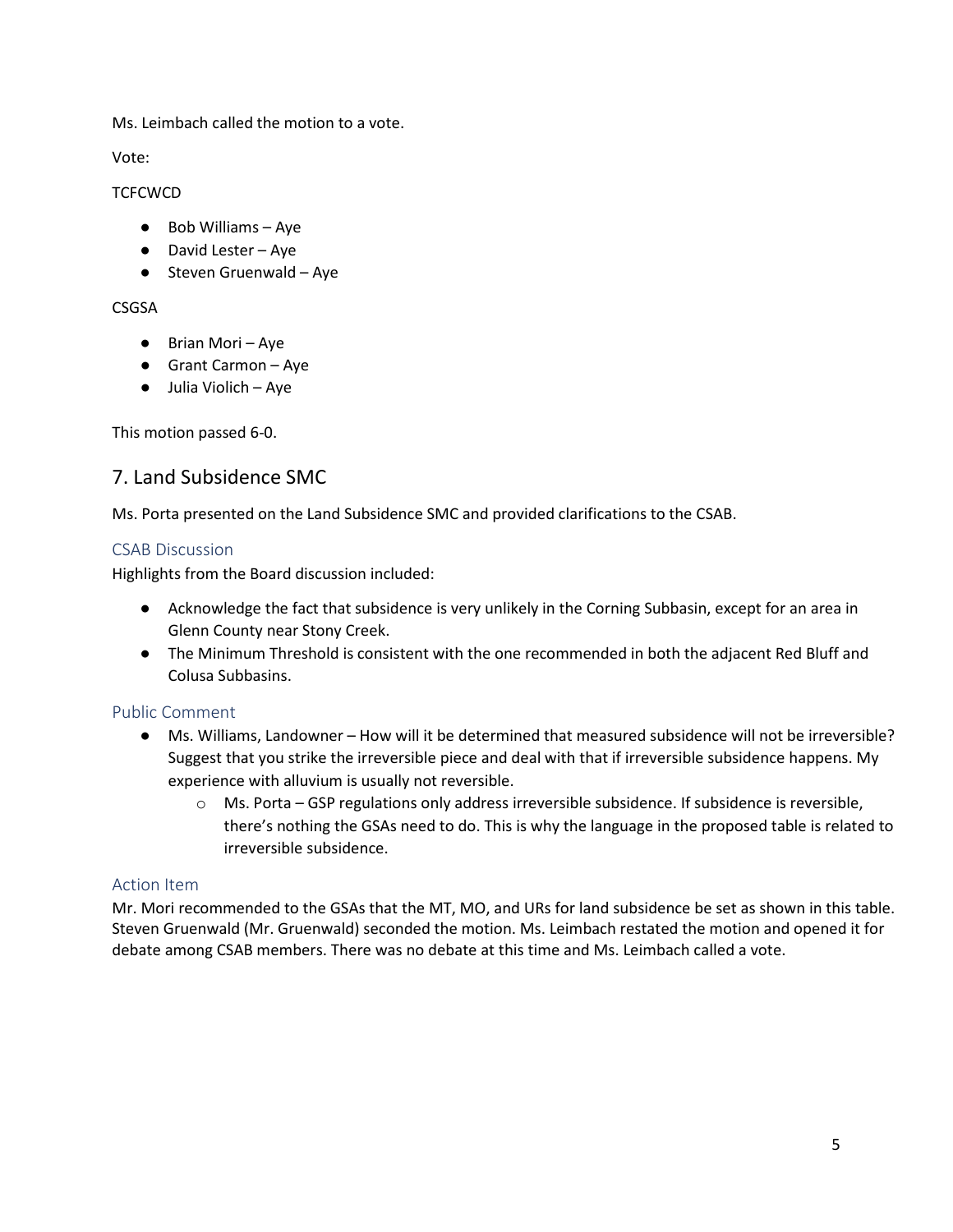| <b>Measurement</b>          | Inelastic land subsidence measured by InSAR data available from DWR,<br>and periodic measurements at the DWR survey monuments.                                                                                        |
|-----------------------------|-----------------------------------------------------------------------------------------------------------------------------------------------------------------------------------------------------------------------|
| <b>Minimum Threshold</b>    | No more than 0.5 feet of cumulative subsidence over a five-year period<br>(beyond the measurement error), solely due to lowered groundwater<br>elevations.                                                            |
| <b>Measurable Objective</b> | Zero inelastic subsidence, in addition to any measurement error. If<br>InSAR data are used, the measurement error is 0.1 ft and any<br>measurement of 0.1 ft or less would not be considered inelastic<br>subsidence. |
| <b>Undesirable Result</b>   | Any exceedance of a minimum threshold that is irreversible and caused<br>by lowering groundwater elevations                                                                                                           |
|                             |                                                                                                                                                                                                                       |

Possible Action Item: recommend to the GSAs that the MT, MO, and URs for land subsidence be set as shown in this table.

#### **TCFCWCD**

- Bob Williams Aye
- David Lester Aye
- Steven Gruenwald Aye

#### CSGSA

- Brian Mori Aye
- Grant Carmon Aye
- Julia Violich Aye

This motion passed with a vote of 6-0.

## 8. Review Chronic Lowering of Groundwater Levels SMC

Ms. Leimbach introduced her colleague, Tania Carlone, Consensus Building Institute (CBI), who facilitated the Special Meeting on May 6 on Chronic Lowering of Groundwater Levels SMC. For continuity, she is going to facilitate the CSAB discussion on this item and then Ms. Leimbach will take public comment and facilitate voting on any possible action items.

Following the discussion and feedback received at and after the 5/6 Special CSAB meeting on GWL SMC, two options for Minimum Thresholds for declining wells were put forth for CSAB review and recommendation. The technical team presented additional information including a domestic well impact analysis to get a better estimate of potential domestic well impacts with the SMC options – realizing the limitations of the current domestic well data that are available.

Ms. Porta showed an example MT at a representative monitoring well where the difference between the first option for 20% buffer and second option for 30% buffer below the minimum depth is eleven feet between the percentages. It's dependent on the depth to water; the deeper the depth to water, the higher the percentage for the buffer.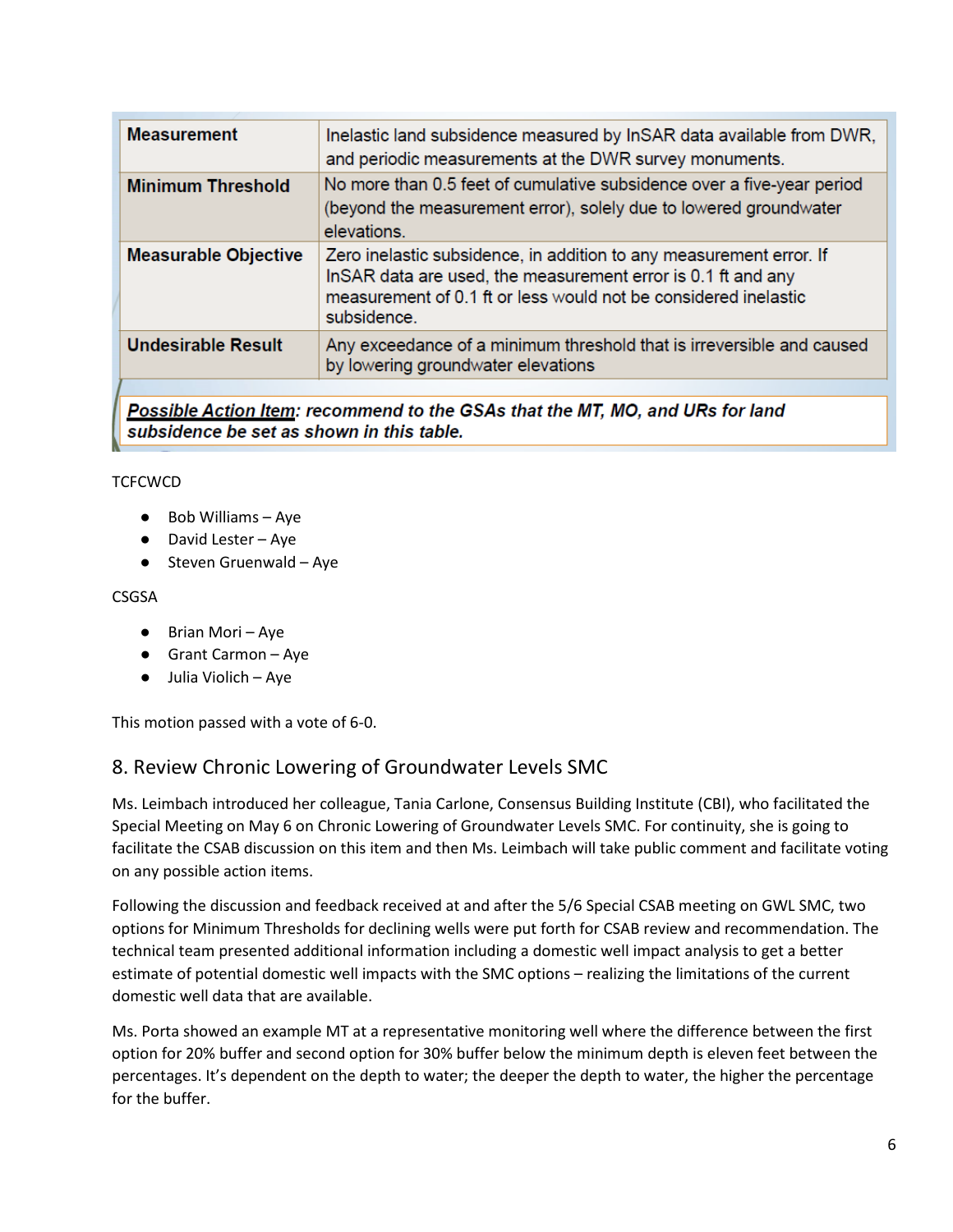### CSAB Discussion

Individual CSAB members asked about the following topics and Ms. Porta provided additional technical information and clarification.

- Clarified the difference between minimum and maximum Fall 2015.
	- o Ms. Porta We are using the minimum measured Fall level for the MT which would still be taken in the fall Sept/Oct. period. Some wells are measured once each season; others are equipped with a transducer and are measured every hour or every day.
- Clarified information for individuals who are less familiar with this data.
- Clarified that with regard to changes in land surface elevations from east to west, are we correcting for that when we are measuring depth to groundwater? In different locations, the groundwater level alone cannot be compared because the land surface changes. Land surface levels increase faster on the west side. It seems like if we correct for that, we could get a clearer picture. My point is that the expectation of viability is different in different regions depending on the depth to groundwater.
	- $\circ$  Ms. Porta The elevation is taken into account when you calculate how far down you must drill from the land surface to groundwater.

Ms. Porta reviewed the Groundwater Elevation Contours Compared to Domestic Well Depths for Fall 2018, overlying the ground surface elevations. This is a typical way to look at groundwater level distribution in a basin. However, there is a data gap in the western side of the basin, because those wells have not had their water levels measured consistently. The same geographic contours were applied to the MT Options for 20 or 30%. Red wells indicate those domestic wells that are projected to go dry under 20% and 30% buffer.

#### CSAB Discussion

Ms. Carlone, CBI, reminded the CSAB that the MT is not what we are managing to. The Subbasin is trying to avoid getting to the MT. These percentages do not include projects and management actions. In practical terms, if you saw a continued decline towards the MT, you would use a project or managementaction to reverse the trajectory of the groundwater levels.

Ms. Carlone reviewed the process and outcomes of the Special Meeting. At the beginning of the Special Meeting, the CSAB started with several options for the buffer for declining wells. By the end of the meeting, the CSAB directed M&A to compare the two 20% and 30% buffer options.

- Request to show the public the analysis of a 10% buffer for MT. The 10% buffer was not available because the CSAB had directed M&A to develop the analyses of the 20% and 30% buffers for their consideration.
- The source of the language in slide 5, UR, second bullet came from DWR has that in its BMPs and regulations to allow GSAs to include the possibility of groundwater level rebound including those that rebounded after the 2015 drought. In some areas water levels do rebound after a year of rain. This allows for some variation year-to-year. The GSA does not have to use this language.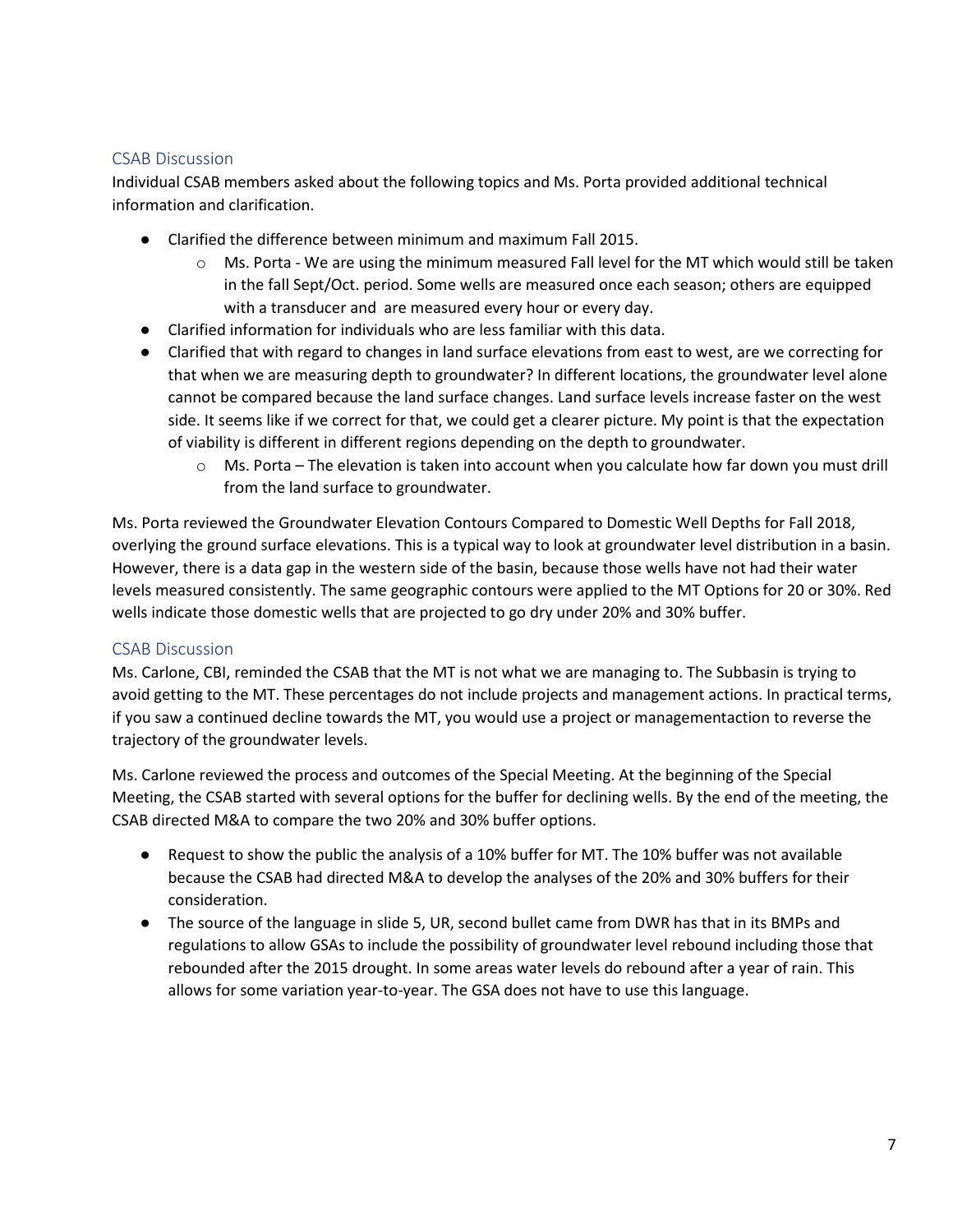## CSAB Recommendations

Individual members expressed the following preferences and recommendations:

- Recommend MT with less than 20% buffer
	- $\circ$  Preference for less than 20% buffer to support a more aggressive effort to protect domestic well users.
- Recommend MT with 20% buffer.
	- $\circ$  In Glenn County, yesterday (6/1/21) the County declared an emergency drought conditions. What are people supposed to do when they are out of water for months?
	- $\circ$  A 30% buffer would mean that a quarter of our domestic wells would have to take the bullet. Agricultural wells have more flexibility than domestic wells. In the City of Orland and Capay area, we have had domestic wells go dry.
	- $\circ$  We represent a diversity of beneficial user groups including agricultural and domestic users and diversity within those groups. We have to sit at this 10,000 foot level. We are trying to create a sustainable groundwater plan with short and long-term goals. We need to set thresholds that change people's use of water in the long-term. We need to address climate change and slower than usual recovery. There has been a big increase in agriculture. On our farm, we have spent a lot of money on technology and monitoring systems so that we can be efficient about our water use. I'm a multigenerational family farmer. I don't have a shareholder group to whom I have to report earnings. I want sustainability for generations to come.
- Recommend MT with 30% buffer.
	- $\circ$  25% buffer is a pretty big buffer on a domestic well. There is a high level of variability.
	- $\circ$  This MT doesn't do anything to address the drought. There is a lot of short-term hurt going on for domestic users in the basin. In the drought, trying to make a long-term decision based on short-term hurt is difficult.
	- o Everyone living in the North State now is having water taken away from them. PMAs sound great but they are difficult to get off the ground. Setting lofty goals is a great thing but if we don't have a business in a few years, then that's not a good thing.
- Recommendations on MO
	- $\circ$  Recommend setting a high lofty goal rather than the level during the 2015 drought. What is the penalty for not meeting our MO with the GSP, will the state penalize us? Why are we setting our MO lower than our groundwater levels at this time?
	- $\circ$  Recommend setting the level as the 2015 drought. It doesn't always represent the lowest level for groundwater. SGMA charge started in 2015 and the state said to go forward with 2015 levels. This is consistent with what other basins are doing.
- Recommendations on UR
	- $\circ$  Recommend eliminating the second bullet on the table with the proposed recommendations.

## Public Comment

- Mike, member of the public Who regulates the overwater gravel pits adjacent to I-5?
	- $\circ$  Mr. Carmon I believe that falls under the state's permits. I will get your name and number and get back to you on the answer to your question.
- Ms. Williams, landowner Please correct the label to read "Max Depth to Groundwater" on the well graphic. This is part of the problem with the vocabulary around this issue.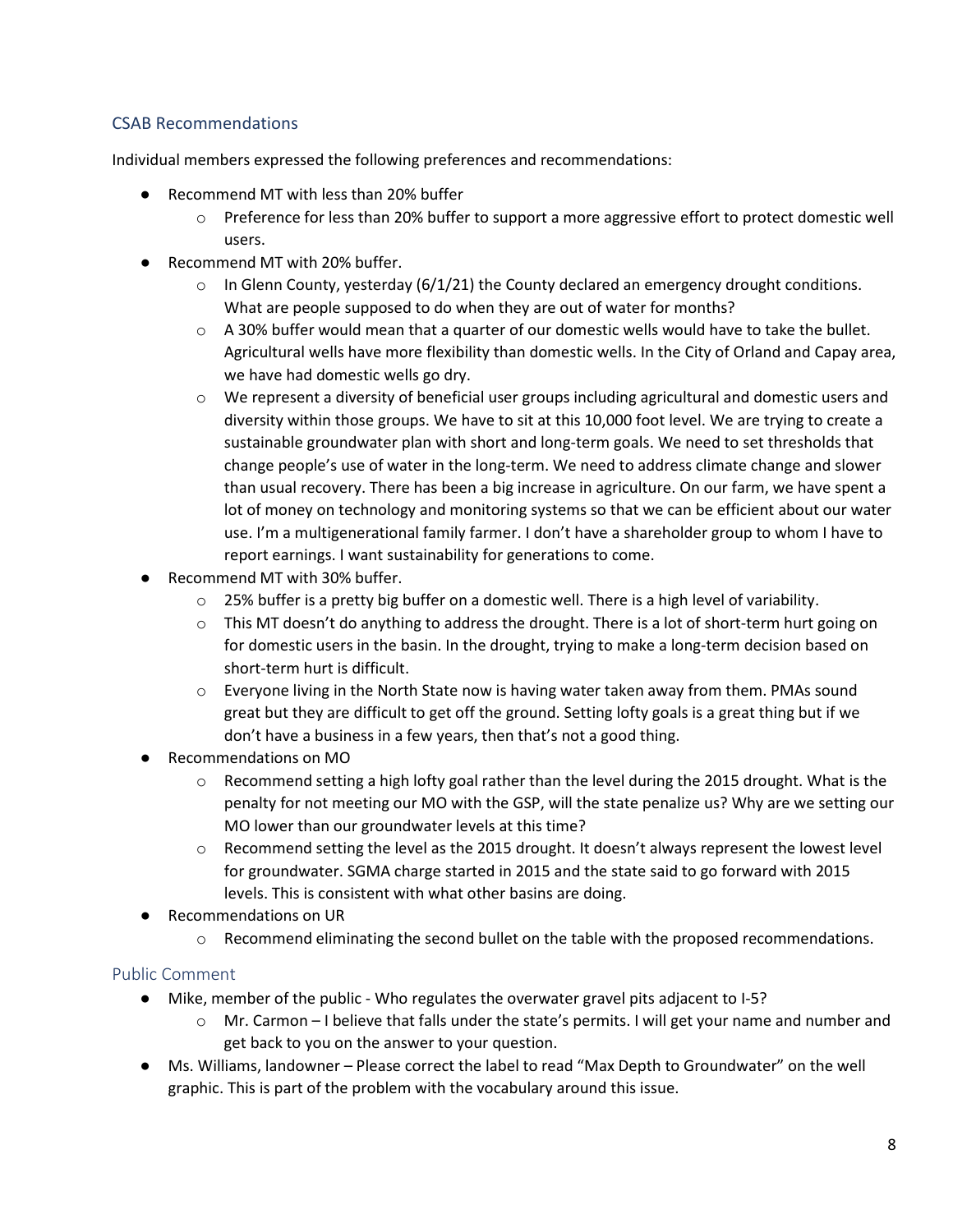- Ms. Williams, landowner I am concerned that you are writing off wells that are more than 30-years old. I understand people might be thinking that is an old well. My well is much older than that and it is still producing and watered a measurable amount of table olives in the county this last year.
	- $\circ$  As a small domestic user, I appreciate Grant and Julia's comments and concerns and support for a more conservative MT.
- Ms. Williams, landowner Read comments from Michael Ward:
	- $\circ$  Local homeowners on the Corning Subbasin westside are not in favor of the currently proposed approach for establishing MTs for groundwater levels. The current proposals do not address the following groundwater levels occurring on the West side for the following reasons: 1) Few RMPs have been identified in the west side where groundwater problems have already been identified. 2) An UR is only realized when 20% of the RMPs fall below an established MTs on a subbasin wide basis. Given the few RMPs identified in the west side, groundwater issues will not be addressed until other parts of the subbasin are being impacted. This approach is too little too late.
	- $\circ$  MT options for the west side to address groundwater options on a regional basis (meaning area of declining water levels) not until the entire subbasin has groundwater levels declining by 20%. The focus needs to address impacts on domestic wells that are and will be impacted by land use.
	- o Recommended approach: 1) Identify areas of the west side of higher densities of domestic users; 2) Identify sources of groundwater demand in those areas; 3) Develop MTs for those areas based on current conditions and projected demands and impacts; 4) Establish a UR to reduce potential impacts to domestic well users; and 5) This generalized approach has been suggested before. The current approach to establish MTs do little to address westside declining water levels after the damage has already been done.
- Ian Turnbull (Mr. Turnbull)
	- o With regards to the analysis on the domestic wells. It's an excellent approach. It's a derivative of Allan Fulton's approach. The biggest problem is the data. The data we have is only on 30-40% of the parcels, which likely have domestic wells especially in the older area of the valley that have been farmed for generations. The methodology is excellent but the data is lacking. It skews the results. It doesn't necessarily mean that the older wells are going to fail.
	- $\circ$  For the MT, we must consider it in tandem with the UR. The two go hand and glove. I assume that management actions are going to be costly, so we don't want to get to that point. If you are going to go with a 30% MT, consider removing the last part of the UR about as far as dry or critically dry. Remove that sentence. Look back at the historic years and how many years were dry.
- Mr. Reimers, landowner
	- $\circ$  I have some real problems with trying to put us in the same bathtub I guess. I have varying groundwater levels and geology on my property. I've got spots 200 ft. of hard rock. Another spot within ½ mile it's 190 ft for domestic water. Then there is another spot with domestic wells. We can't generalize this. There is a reason there aren't many wells with documentation on the west side. It's because there is no water there. Once we get past 200-300 ft where we hit saltwater.
	- o The other thing we are missing is the Orland Water Project. By August 1, we will be on the water project. Then you will see the groundwater table drop from that point on. We have irrigated since 1864; now we are seeing big 400-yr. oak trees die on the ranch. That's how much that surface water has dropped. I understand the redtag wells of Glenn-Colusa are pumping into the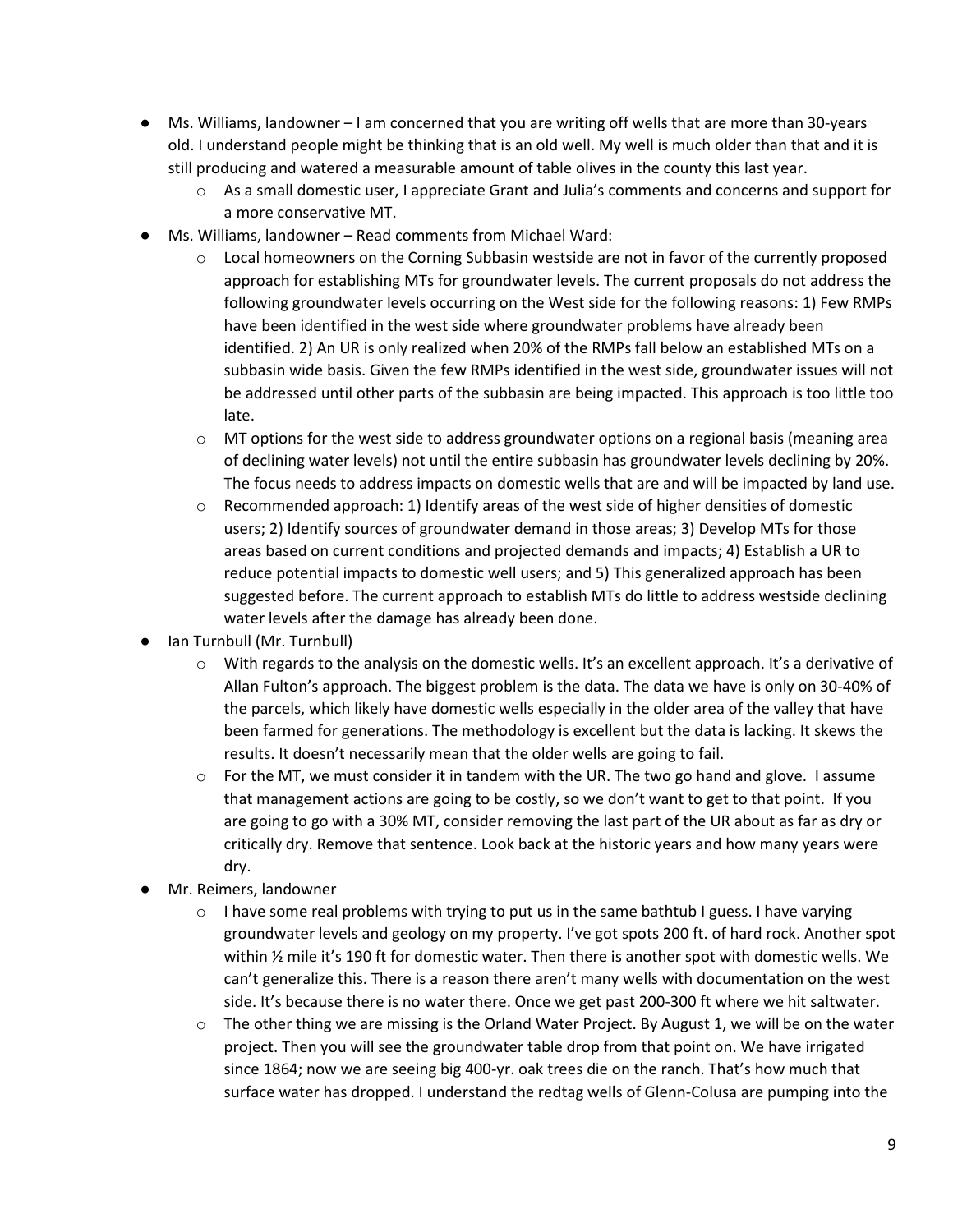canal. The people of Capay ought to be ticked. Since we are all in the bathtub; we are all going to pay for that water heading south.

- Matt Hansen (Mr. Hansen), westside landowner
	- $\circ$  It seems that Brian Mori wants the 30% buffer for his business. I appreciate these Board members' perspectives. There is no doubt we are in a water crisis. We have been measuring wells on the westside and seen an impact on the production wells on the westside. There is still good water out there and folks are afraid of land development. I think it would be a compromise to use 20% as a sustainable management threshold. We are going to lose wells. There are a lot of people affected.
- Mr. Gruenwald
	- $\circ$  Things are not the same as they were 20-30 years ago. We are fortunate to have what we do out of Orland water users. What we are struggling with is having to make a decision on this 20 or 30% now and in this next month talking about projects and management actions. I think there are a lot of things we are talking about that are underway. We have kicked around the idea of a moratorium on ag wells for lands that have never been developed under agriculture. We are trying to look at well construction criteria for agricultural and domestic wells. We are trying to encourage ag wells to be constructed in ways that would reduce likelihood that nearby domestic wells would dry out.
	- $\circ$  We want to bring ordinances at the local level in the next few months to keep ag viable but to prevent the overuse and abuse of water on the westside.
	- o We are trying to break the Corning Subbasin into smaller zones to address those issues regionally. We are looking at trying to manage smaller zones where we can set those standards tighter where there are domestic wells in competition with ag wells.
	- o We are trying to work through some things and I ask for some patience.
- Mr. Reimers, landowner I hope we don't do what they did in Glenn County. That was a disaster to increase our taxes twice as much when we don't have the water. I spent a year on the Ad Hoc Committee. We are going to charge you the same amount as people who are irrigating. The only reason our water table is up because we got that water sitting in there and there is quite a bit of surface water when this thing shuts off. When we flood-irrigate up there, the water goes underground.
	- $\circ$  Mr. Teubert We are trying not to get into the funding topic at this point. We invite you to come to the Groundwater Commission meeting where we will be discussing this at length.
- Mr. Teubert There is a Tehama County Groundwater Commission that has made those recommendations described by Steve Gruenwald. The moratorium on ag has not been discussed in the CSAB.
	- o Matt Hansen (Mr. Hansen), landowner When we are talking about groundwater levels, if we had confidence about the positive effects of these other measures, then we could go with the 20 % buffer. For those domestic users, losing your water is a whole other negative impact than losing your agricultural water.
- Ms. Carlone –There is still some divergence between those preferring the 20% and 30% buffer in the declining areas. I have not heard comments on the MO except from Brian Mori. We could see where we are on the MO in terms of a vote. Regarding UR, I haven't heard concerns about the proposed UR first statement but there was a recommendation to remove the second UR bullet if CSAB decides to go with the 30% buffer. Any comments from CSAB about how we might bridge the divergence between the 20% and 30% buffer for the MT?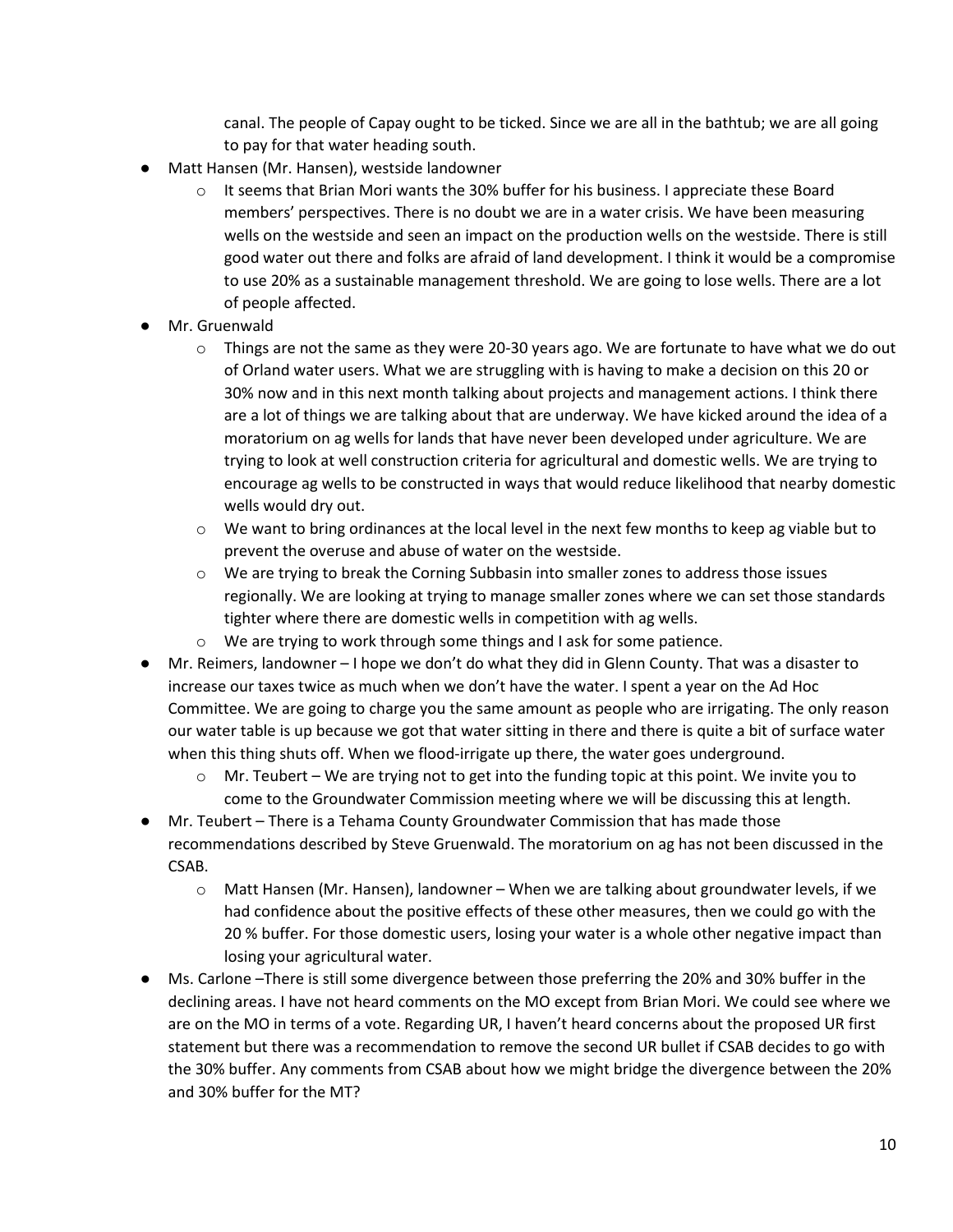### Action Item

Mr. Mori made a motion to recommend the MT as described in the table with a 30% buffer. Mr. Lester seconded the motion.

| <b>Measurement</b>          | Annual fall groundwater elevation measured in representative monitoring<br>well network by County or DWR.                                                                                                                                                                                                      |
|-----------------------------|----------------------------------------------------------------------------------------------------------------------------------------------------------------------------------------------------------------------------------------------------------------------------------------------------------------|
| <b>Minimum Threshold</b>    | Stable wells: Minimum fall groundwater elevation since 2012 minus 20-<br>foot buffer.<br>Declining wells: Minimum Fall groundwater elevation since 2012 minus<br>20% or 30% (TBD) of minimum groundwater level depth.                                                                                          |
| <b>Measurable Objective</b> | Stable wells: Maximum fall groundwater elevation since 2012<br>Declining wells: Maximum fall groundwater elevation in 2015                                                                                                                                                                                     |
| <b>Undesirable Result</b>   | 20% of groundwater elevations measured at RMP wells drop below the<br>associated minimum threshold during 2 consecutive years. If the water<br>year type is dry or critically dry then levels below the MT are not<br>undesirable if groundwater management allows for recovery in average<br>or wetter years. |
|                             | Today's goal: reach agreement on MT for declining wells set at 20% or 30% buffer                                                                                                                                                                                                                               |

Ms. Leimbach restated the motion and opened the motion to debate. Highlights from the Board debate are as follows:

- Recommend 20% buffer.
	- o Recommend consistency in Tehama County. The Tehama County Water Commission Ad-Hoc Committee on SMC is looking at a MT Level around the 10-20% level which varies at the specific location of polygons in the subbasin.
	- o Recommend consistency with the understanding that minimum thresholds are the worse-case scenarios and that we don't get close to those MT. If you are the one person who has their wells go dry at 20% it's 100% for you.
- Board members reviewed the MOU to ascertain outcomes should the vote be a tie. The MOU is silent on this potential outcome.

Ms. Leimbach called the vote.

Vote:

#### **TCFCWCD**

- Bob Williams No
- David Lester Yes
- Steven Gruenwald No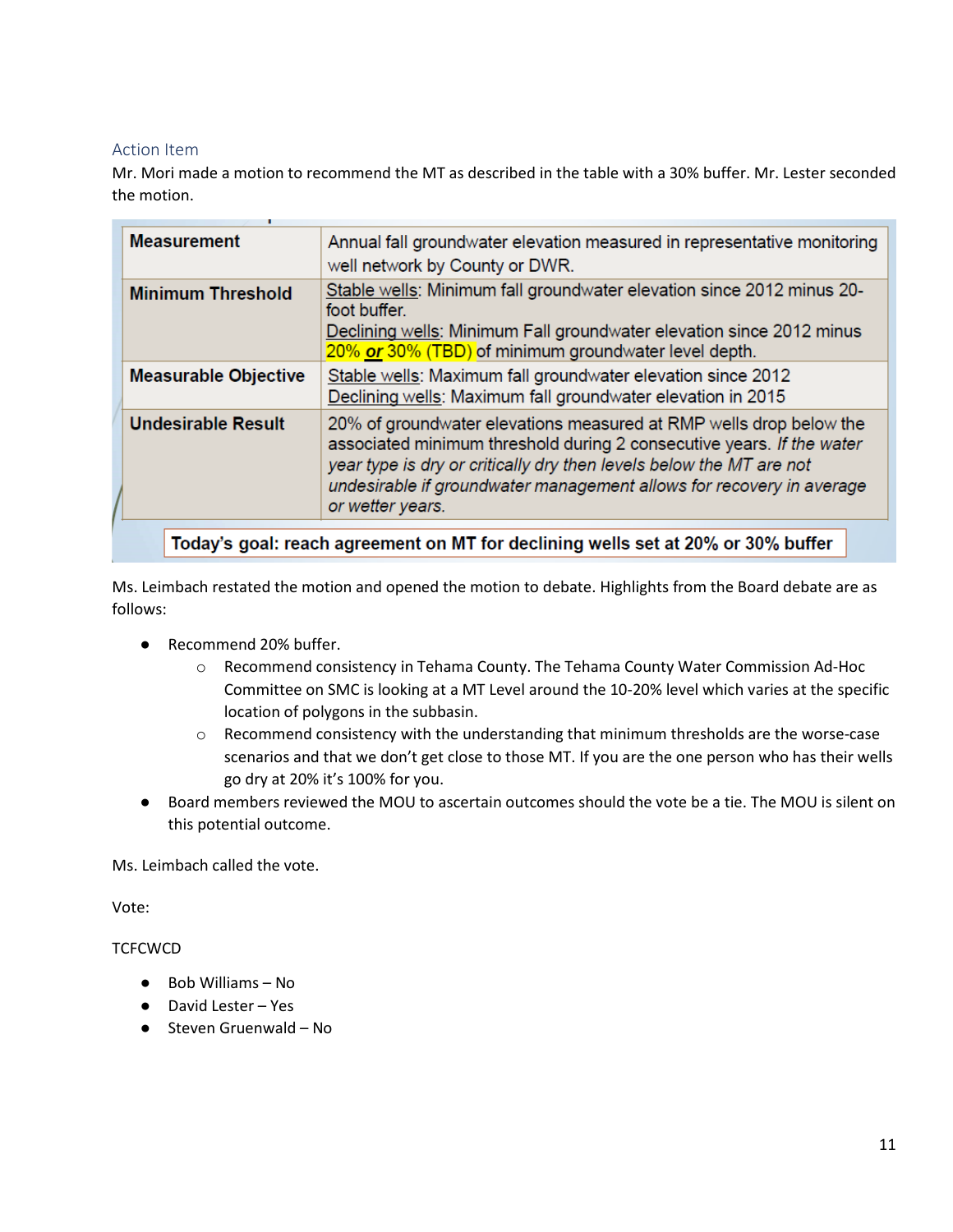CSGSA

- Grant Carmon No
- Brian Mori Yes
- Julia Violich No

The motion failed with a vote of 2-4.

Mr. Gruenwald made a motion to recommend the MT as described in the table with a 25% buffer. Mr. Mori seconded the motion.

| <b>Measurement</b>          | Annual fall groundwater elevation measured in representative monitoring<br>well network by County or DWR.                                                                                                                                                                                                      |
|-----------------------------|----------------------------------------------------------------------------------------------------------------------------------------------------------------------------------------------------------------------------------------------------------------------------------------------------------------|
| <b>Minimum Threshold</b>    | Stable wells: Minimum fall groundwater elevation since 2012 minus 20-<br>foot buffer.<br>Declining wells: Minimum Fall groundwater elevation since 2012 minus<br>20% or 30% (TBD) of minimum groundwater level depth.                                                                                          |
| <b>Measurable Objective</b> | Stable wells: Maximum fall groundwater elevation since 2012<br>Declining wells: Maximum fall groundwater elevation in 2015                                                                                                                                                                                     |
| <b>Undesirable Result</b>   | 20% of groundwater elevations measured at RMP wells drop below the<br>associated minimum threshold during 2 consecutive years. If the water<br>year type is dry or critically dry then levels below the MT are not<br>undesirable if groundwater management allows for recovery in average<br>or wetter years. |
|                             |                                                                                                                                                                                                                                                                                                                |

| Today's goal: reach agreement on MT for declining wells set at 20% or 30% buffer

Ms. Leimbach restated the motion and opened the motion to debate. There was no debate. Ms. Leimbach called the vote.

**TCFCWCD** 

- Bob Williams No
- David Lester Aye
- Steven Gruenwald Aye

### CSGSA

- Brian Mori Aye
- Grant Carmon No
- Julia Violich No

The motion failed to pass with a vote of 3-3.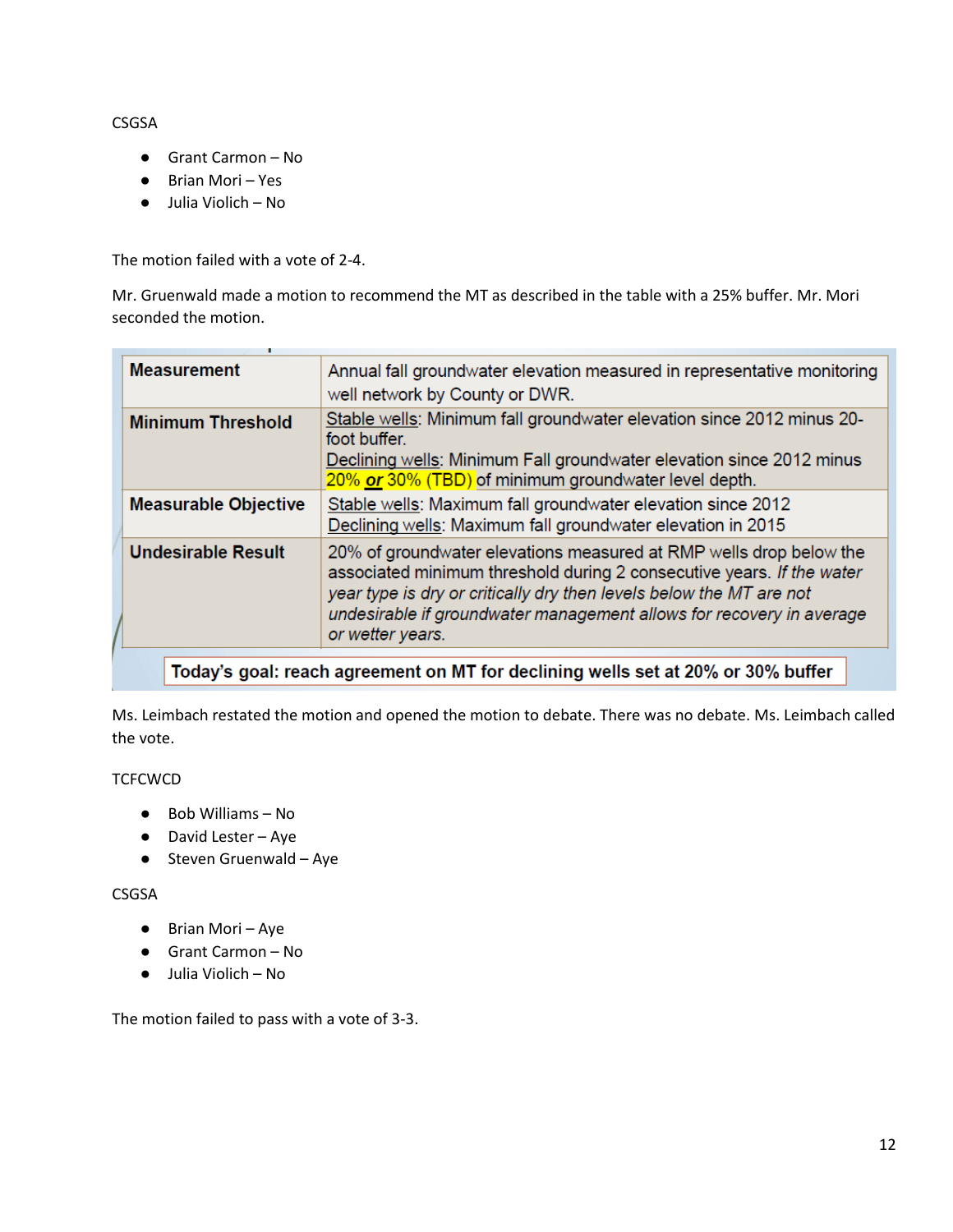Mr. Carmon made a motion to recommend the MT as described in the table with the 20% buffer option. Julia Violich seconded the motion.

| <b>Measurement</b><br>Annual fall groundwater elevation measured in representative monitoring<br>well network by County or DWR.<br>Stable wells: Minimum fall groundwater elevation since 2012 minus 20-<br><b>Minimum Threshold</b><br>foot buffer.<br>Declining wells: Minimum Fall groundwater elevation since 2012 minus<br>20% or 30% (TBD) of minimum groundwater level depth. |
|--------------------------------------------------------------------------------------------------------------------------------------------------------------------------------------------------------------------------------------------------------------------------------------------------------------------------------------------------------------------------------------|
|                                                                                                                                                                                                                                                                                                                                                                                      |
|                                                                                                                                                                                                                                                                                                                                                                                      |
| Stable wells: Maximum fall groundwater elevation since 2012<br><b>Measurable Objective</b><br>Declining wells: Maximum fall groundwater elevation in 2015                                                                                                                                                                                                                            |
| <b>Undesirable Result</b><br>20% of groundwater elevations measured at RMP wells drop below the<br>associated minimum threshold during 2 consecutive years. If the water<br>year type is dry or critically dry then levels below the MT are not<br>undesirable if groundwater management allows for recovery in average<br>or wetter years.                                          |
| Today's goal: reach agreement on MT for declining wells set at 20% or 30% buffer                                                                                                                                                                                                                                                                                                     |

Ms. Leimbach restated the motion and opened the motion to debate. There was no debate and Ms. Leimbach called the vote.

Vote:

### **TCFCWCD**

- Bob Williams Aye
- David Lester No
- $\bullet$  Steven Gruenwald Aye

### CSGSA

- Brian Mori No
- Grant Carmon Aye
- Julia Violich Aye

The motion passed with a vote of 4-2.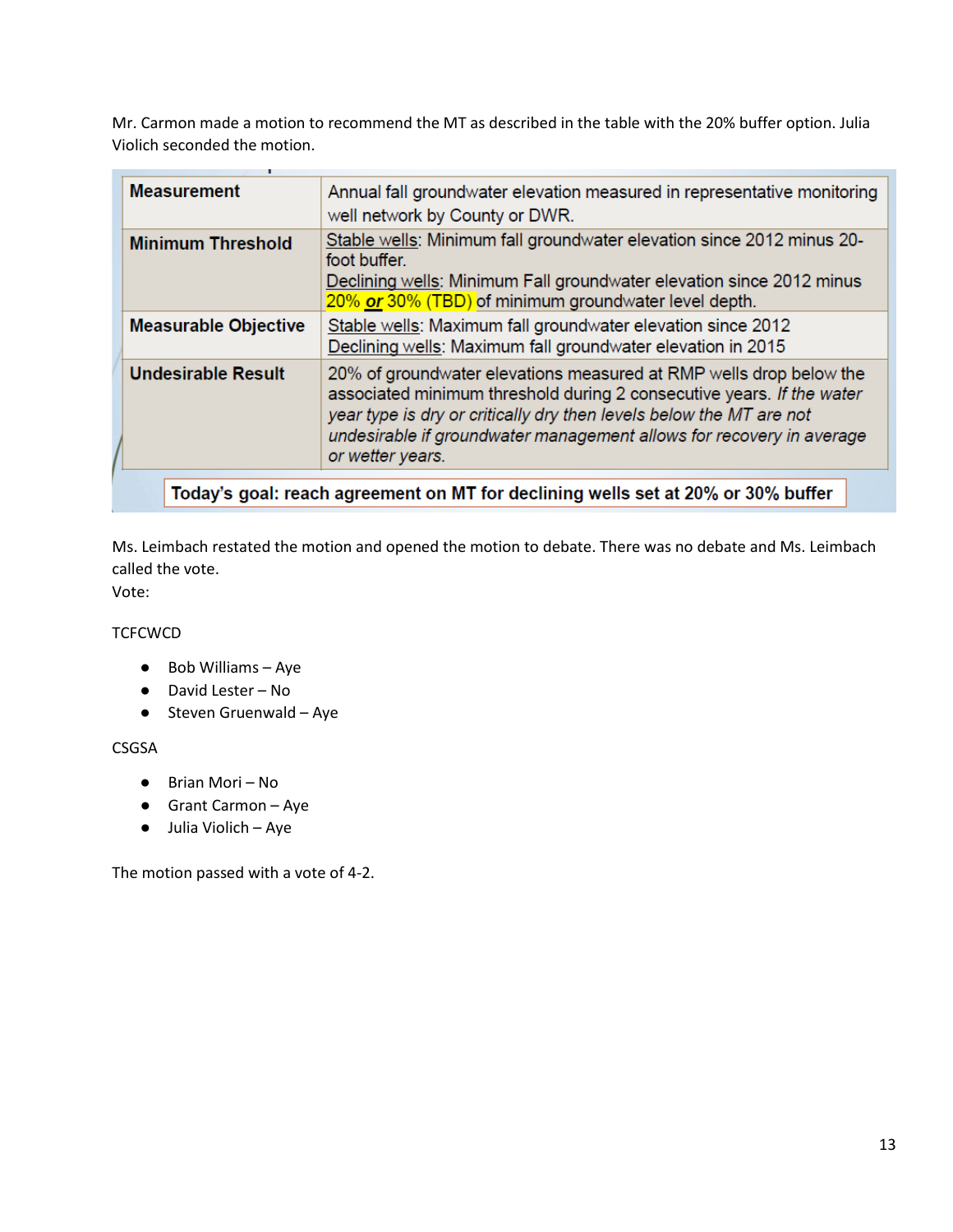Ms. Violich made a motion to recommend the MO for declining wells and UR including the second bullet as described in the table. Mr. Carmon seconded the motion.

| <b>Measurement</b>          | Annual fall groundwater elevation measured in representative monitoring<br>well network by County or DWR.                                                                                                                                                                                                      |
|-----------------------------|----------------------------------------------------------------------------------------------------------------------------------------------------------------------------------------------------------------------------------------------------------------------------------------------------------------|
| <b>Minimum Threshold</b>    | Stable wells: Minimum fall groundwater elevation since 2012 minus 20-<br>foot buffer.<br>Declining wells: Minimum Fall groundwater elevation since 2012 minus<br>20% or 30% (TBD) of minimum groundwater level depth.                                                                                          |
| <b>Measurable Objective</b> | Stable wells: Maximum fall groundwater elevation since 2012<br>Declining wells: Maximum fall groundwater elevation in 2015                                                                                                                                                                                     |
| <b>Undesirable Result</b>   | 20% of groundwater elevations measured at RMP wells drop below the<br>associated minimum threshold during 2 consecutive years. If the water<br>year type is dry or critically dry then levels below the MT are not<br>undesirable if groundwater management allows for recovery in average<br>or wetter years. |
|                             | Today's goal: reach agreement on MT for declining wells set at 20% or 30% buffer                                                                                                                                                                                                                               |

Ms. Leimbach restated the motion and opened the motion to debate. Highlights from the Board debate are as follows:

● The motion does not include the MT for the stable wells.

Ms. Violich amended her first motion to include the MT for stable wells as stated in the table on the slide. Mr. Carmon seconded the revised motion.

| <b>Measurement</b>          | Annual fall groundwater elevation measured in representative monitoring<br>well network by County or DWR.                                                                                                                                                                                                      |
|-----------------------------|----------------------------------------------------------------------------------------------------------------------------------------------------------------------------------------------------------------------------------------------------------------------------------------------------------------|
| <b>Minimum Threshold</b>    | Stable wells: Minimum fall groundwater elevation since 2012 minus 20-<br>foot buffer.<br>Declining wells: Minimum Fall groundwater elevation since 2012 minus<br>20% or 30% (TBD) of minimum groundwater level depth.                                                                                          |
| <b>Measurable Objective</b> | Stable wells: Maximum fall groundwater elevation since 2012<br>Declining wells: Maximum fall groundwater elevation in 2015                                                                                                                                                                                     |
| <b>Undesirable Result</b>   | 20% of groundwater elevations measured at RMP wells drop below the<br>associated minimum threshold during 2 consecutive years. If the water<br>year type is dry or critically dry then levels below the MT are not<br>undesirable if groundwater management allows for recovery in average<br>or wetter years. |
|                             |                                                                                                                                                                                                                                                                                                                |

Today's goal: reach agreement on MT for declining wells set at 20% or 30% buffer

Ms. Leimbach restated the motion and opened it to debate. Highlights from the debate are as follows:

● Mr. Mori - Recommend keeping the maximum fall groundwater at 2015 for consistency.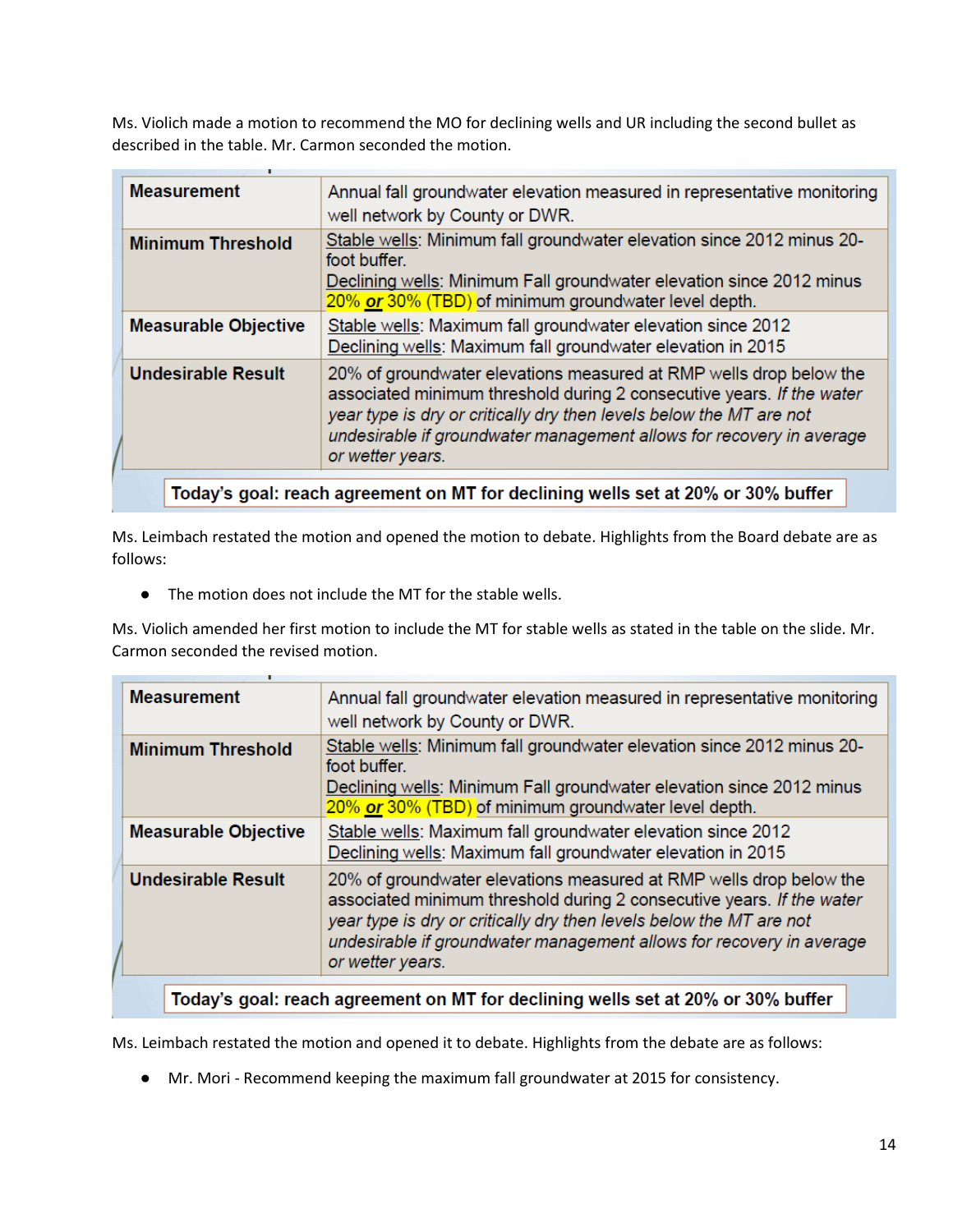Ms. Leimbach called the vote.

Vote:

### **TCFCWCD**

- Bob Williams Aye
- David Lester Aye
- Steven Gruenwald Aye

### CSGSA

- Brian Mori No
- Grant Carmon Aye
- Julia Violich Aye

The motion passed with a vote of 5-1.

## 9. Reduction in Storage SMC

Ms. Porta presented on the reduction in storage SMC. The reduction in storage SMC uses groundwater levels as a proxy, consistent with other GSPs in the Sacramento Valley. Therefore, the SMCs are closely linked to the GWL SMC.

### CSAB Discussion

The CSAB members said they were ready to vote.

### Public Comment

There was no public comment on this item.

### Action Item

Mr. Lester made a motion to recommend to the GSAs that the MT, MO, and URs for Reduction in Storage SMC be set as shown in this table. Mr. Gruenwald seconded the motion.

| <b>Measurement</b>          | Using groundwater levels as a proxy - Calculated based on groundwater<br>levels and general assumptions about groundwater storage coefficients.                                                                                                                                                                |
|-----------------------------|----------------------------------------------------------------------------------------------------------------------------------------------------------------------------------------------------------------------------------------------------------------------------------------------------------------|
| <b>Minimum Threshold</b>    | Amount of groundwater in storage when groundwater elevations are at<br>their minimum threshold                                                                                                                                                                                                                 |
| <b>Measurable Objective</b> | Amount of groundwater in storage when groundwater elevations are at<br>their measurable objective.                                                                                                                                                                                                             |
| <b>Undesirable Result</b>   | 20% of groundwater elevations measured at RMP wells drop below the<br>associated minimum threshold during 2 consecutive years. If the water<br>year type is dry or critically dry then levels below the MT are not<br>undesirable if groundwater management allows for recovery in average<br>or wetter years. |

Ms. Leimbach restated the motion and opened it to debate. Ms. Leimbach called the vote.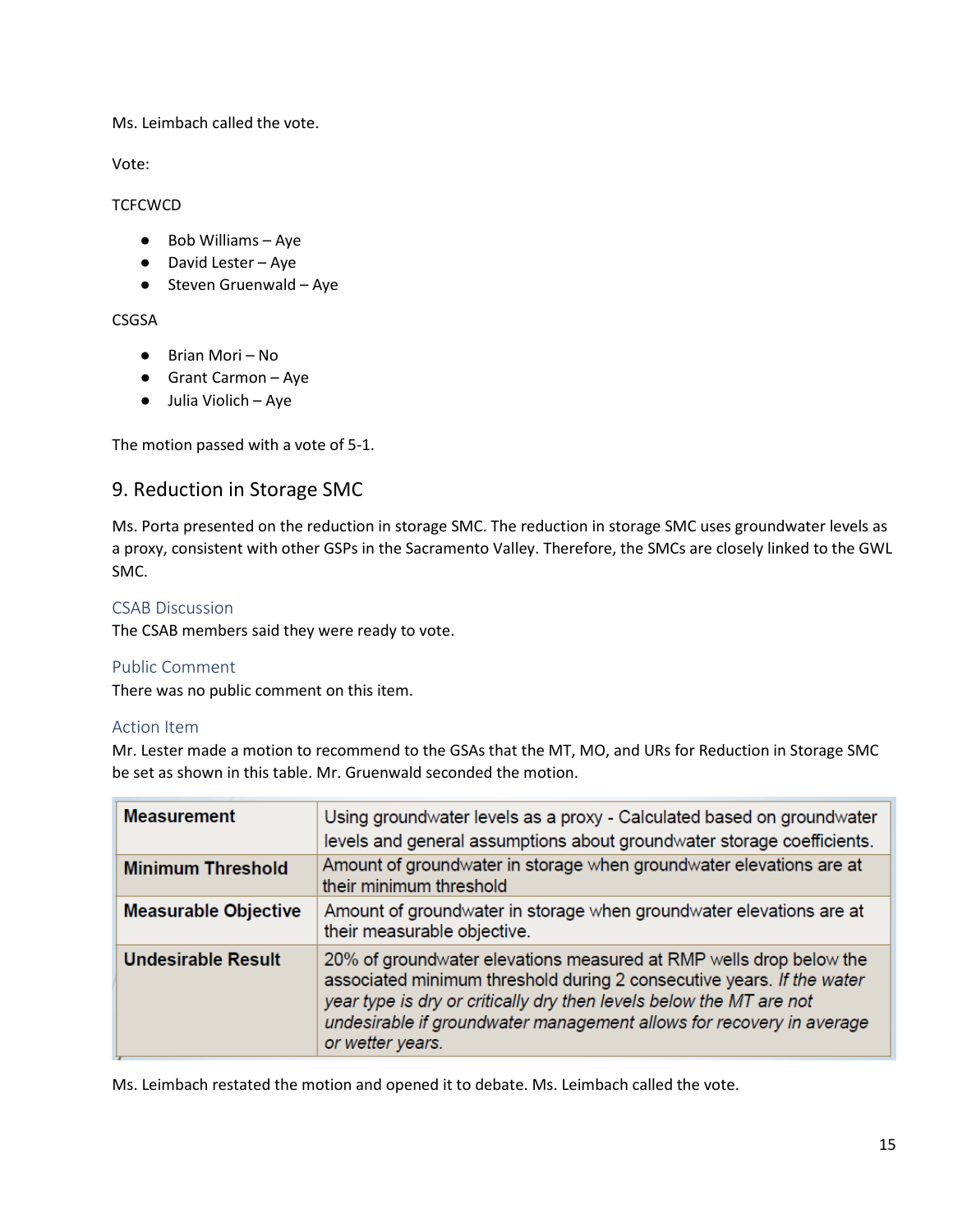Vote:

### **TCFCWCD**

- Bob Williams Aye
- David Lester Aye
- Steven Gruenwald Aye

#### CSGSA

- Brian Mori Aye
- Grant Carmon Aye
- Julia Violich not present

The motion passed with a vote of 5-1.

## 10. Streamflow Depletion SMC

Ms. Porta reviewed the draft streamflow depletion SMC. The streamflow depletion SMC uses groundwater levels as a proxy, consistent with other GSPs in the Sacramento Valley. The monitoring network for streamflow depletion has some data gaps. A subset of DWR shallow observation wells will be used for this SMC, until a more refined monitoring network is developed to supplement the current network. This approach is consistent with the recommendations in the Colusa Subbasin.

### CSAB Discussion

● This SMC will evolve with the network improvements in the future. You might have new wells and you need to adapt your well network to new wells which need to be described in the GSP. Projects and management actions might add to the monitoring network to fill data gaps in the future.

### CSAB Recommendations

● Recommend using some of the shallow DWR observation wells near the streams. There could be more variability in the shallow wells that are not observation wells. DWR wells are screened at the right depth and constructed well. DWR wells make the most sense and they are not any additional cost.

### Public Comment

- Ms. Williams, landowner Please describe the DWR wells. My question is really about having sufficient monitoring. It's important to consider that the flow in Thomes Creek is different than it used to be. I'm concerned about just focusing on discharge to the Sacramento River. If we are including shallow wells along Thomes Creek and Stony Creek I would support that.
	- $\circ$  Ms. Porta Stony Creek has wells and a well is going in on Thomes Creek. The GSP monitoring section will call out some of these areas as monitoring data gaps. Smaller less expensive observation wells can be installed.
- Ms. Williams, landowner In this network for surface water goals, are we including the two wells along Thomes Creek.
	- o Ms. Porta No, those wells don't exist yet. DWR is still drilling them. The existing ones are agricultural wells.
- Mr. Turnbull I would like to see consistency about public comments and process on the voting.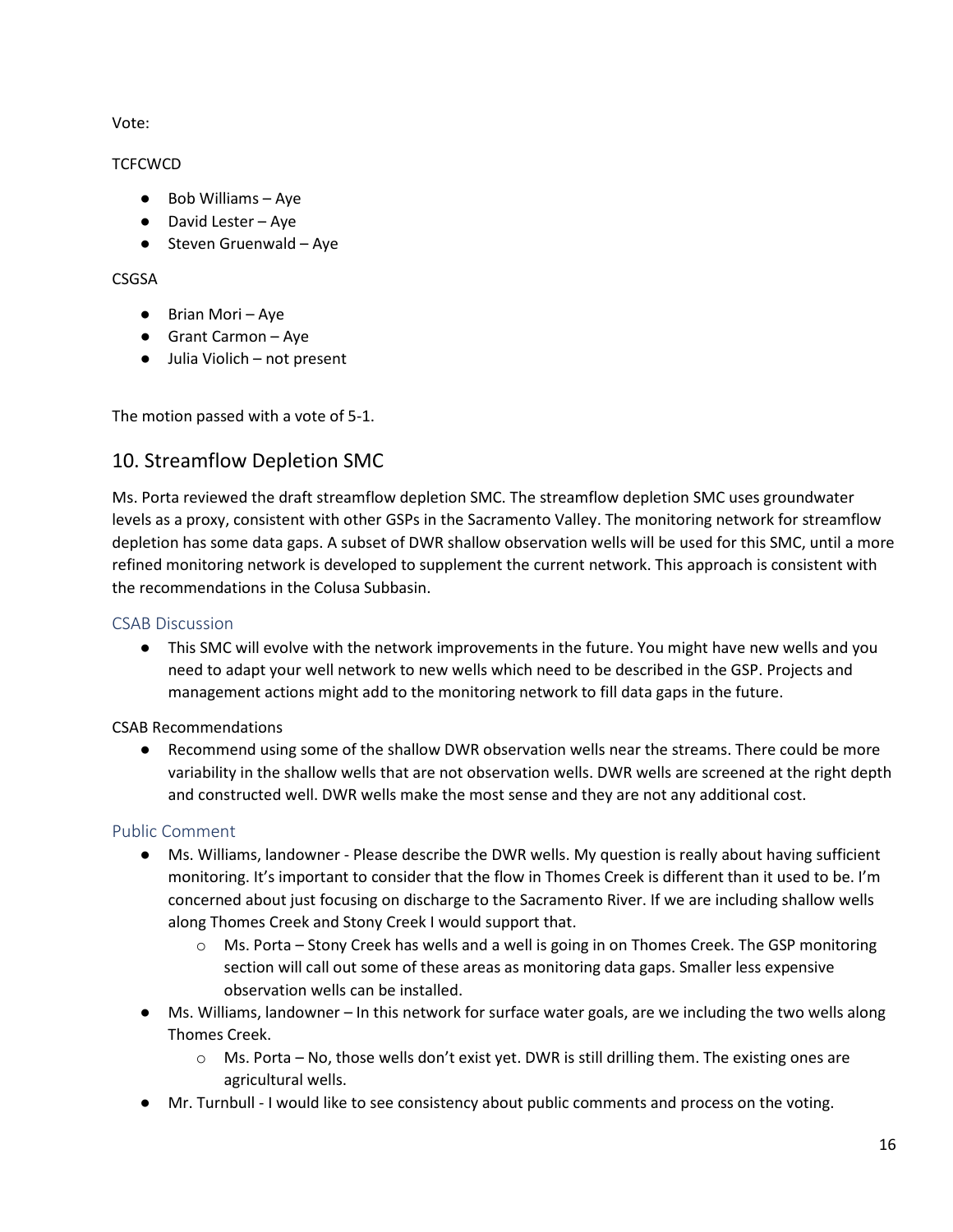### Action Item

Brian Mori made a motion to recommend to the GSAs that the MT, MO, and URs for Streamflow Depletion SMC be set as shown in this table. For measurement, recommend that a subset of shallow wells consisting of the shallow DWR observation wells be used for measuring the streamflow depletion SMC. Steve Gruenwald seconded the motion.

| <b>Measurement</b>          | A subset of shallow wells used for the chronic lowering of groundwater<br>levels. |
|-----------------------------|-----------------------------------------------------------------------------------|
| <b>Minimum Threshold</b>    | Same as chronic lowering of groundwater levels.                                   |
| <b>Measurable Objective</b> | Same as chronic lowering of groundwater levels.                                   |
| <b>Undesirable Result</b>   | Same as chronic lowering of groundwater levels.                                   |

Ms. Leimbach restated the motion and opened it for debate. There were no comments from the Board and Ms. Leimbach called the vote.

#### Vote:

#### **TCFCWCD**

- Bob Williams Aye
- David Lester Aye
- Steven Gruenwald Aye

#### CSGSA

- Brian Mori Aye
- Grant Carmon Aye
- Julia Violich Aye

The motion passed with a vote of 6-0.

## 11. GSP Status and Next Steps

Ms. Porta reviewed the next steps including:

- Key Meeting Topics
	- o July Review list of projects and management actions and introduction to funding mechanisms
	- o August Review final list of projects and management actions, re-evaluate funding mechanisms, discuss priority actions for plan implementation, review data gaps
	- o September Recommend release of draft GSP for public review
	- o November Review public comments on GSP and recommend GSP for adoption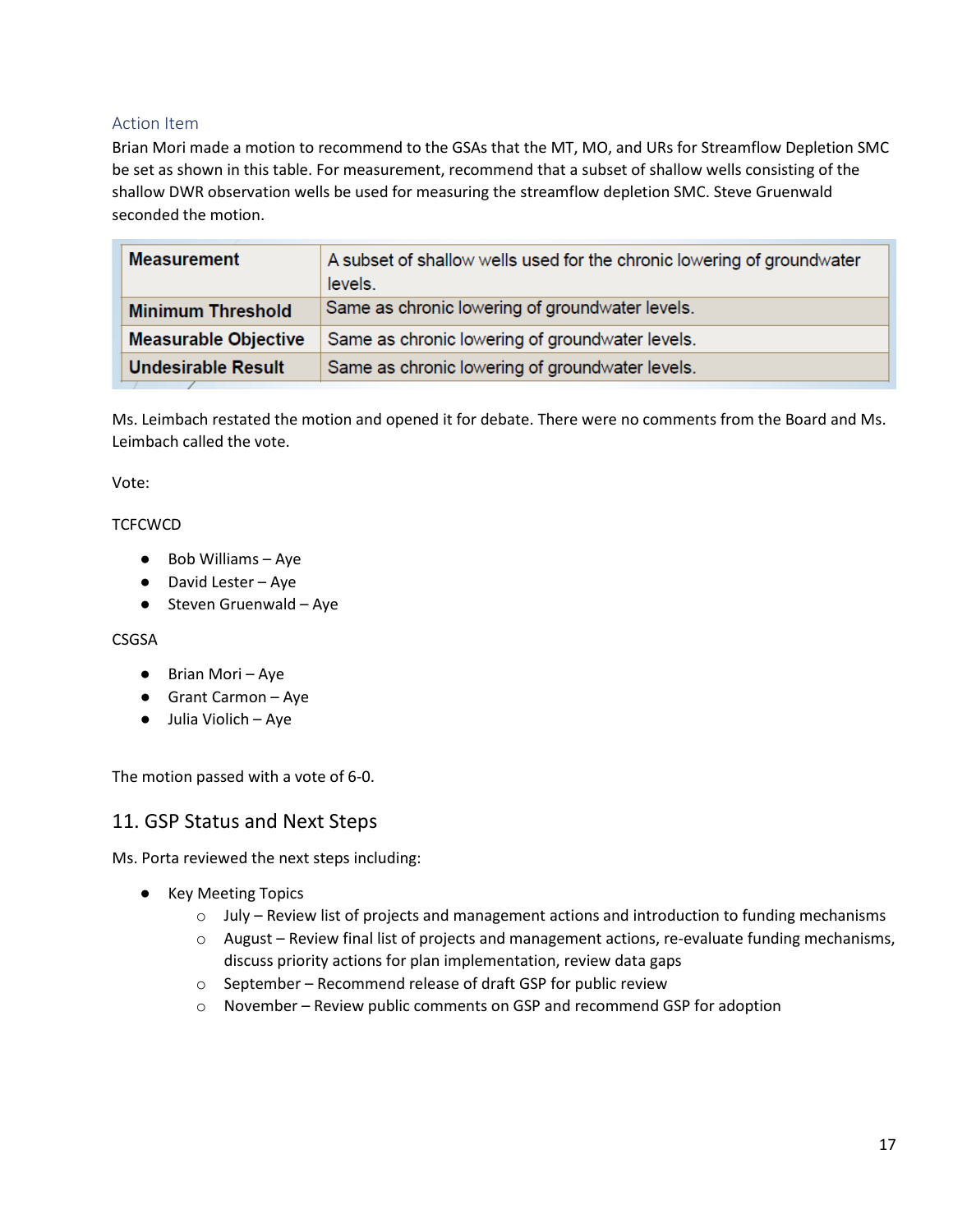# 12. Review Action Items

The GSAs will address the recommendations made by the CSAB in this meeting. The summary of recommendations are encapsulated in the attached table:

# 13. Adjourn

Ms. Leimbach thanked Ms. Porta, CSAB members, and the public for participating in this great discussion and adjourned the meeting at 4:58 PM.